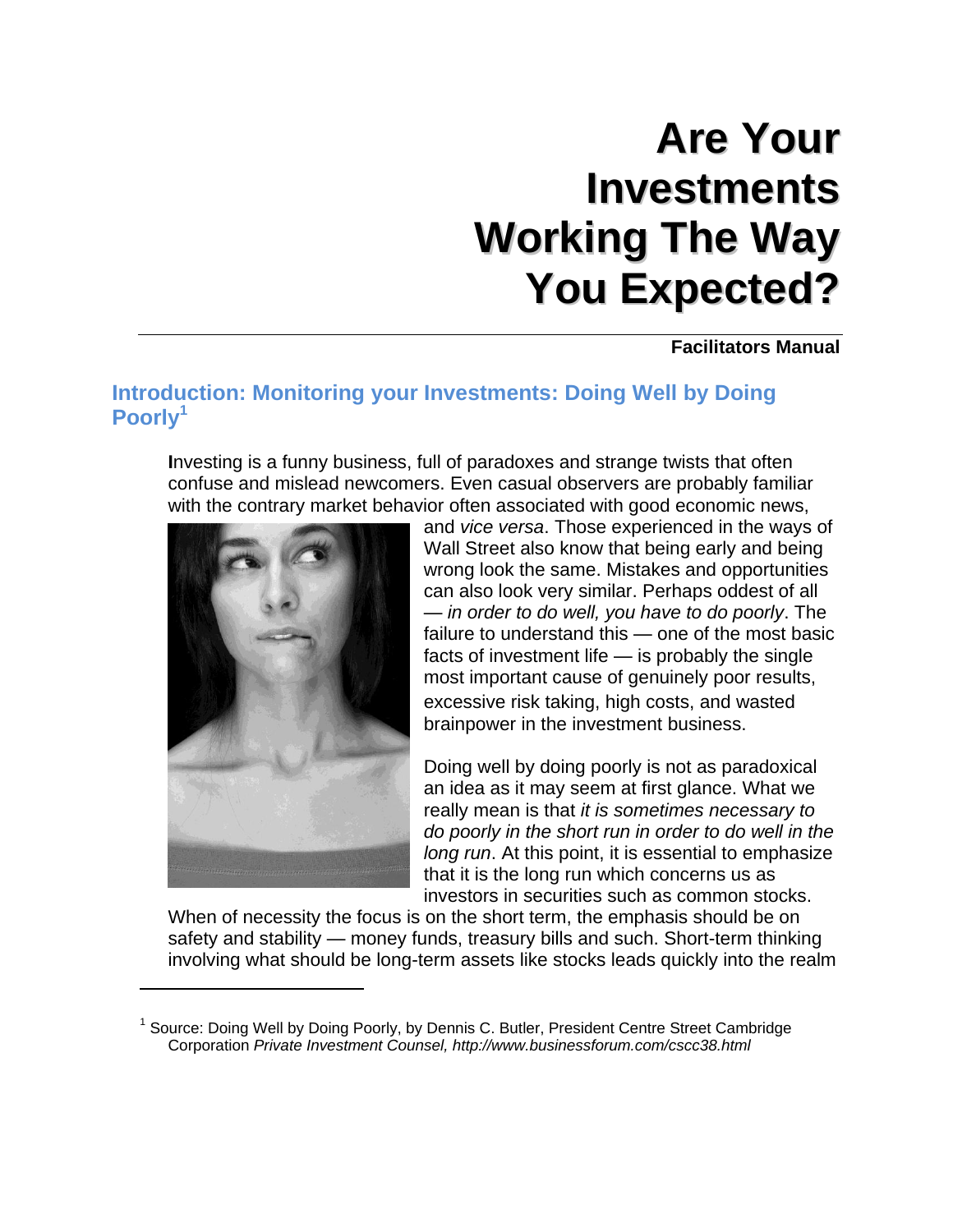of speculation, and practices which are not conducive to building value over time — not to mention posing an immediate risk to capital — for most who engage in those activities. These are critical distinctions when thinking about investments. Their examination provides insights into what we might consider the appropriate "investment temperament," and reveals what is really meant by "doing poorly" in the investment context.

Extreme examples frequently help to clarity issues concerning investment thinking and practice. Let's take the NASDAQ market in 1999, a year still living in the memory of most current market participants. In that year, the NASDAQ Composite stock index returned an incredible 85%. Imagine being in the position of having to think short term, with the goal being to match or beat this index on a year-to-year basis (a job description commonly found in the fund management business)! Your choices are few: you either buy an index fund, or load up on some of the most popular technology names of the day. Failure to do so will most likely cause you to seriously "underperform" the NASDAQ index (and, if you are an investment professional, most of those with whom you are in competition). In reality, either choice made you a wild-eyed speculator. At the beginning of 1999, the NASDAQ stocks were seriously overpriced — at year-end, absurdly so. Acquiring exposure to the NASDAQ index stocks at the beginning of that year was simply making a wager that the market's momentum would carry the day despite the risk. The bet worked in 1999.

It was possible to view the same situation and choose an entirely different course of action. True investors recoiled in horror at the idea of making such an outrageous wager, knowing that, in the long run, such moves would almost certainly undermine the investor's duty to preserve capital. Their refusal to play this game meant they would underperform the NASDAQ and do poorly *relative to speculators*. It goes without saying that such a move would be considered suicidal in the money management and mutual fund crowd. Nevertheless, it was unavoidable for the true investor, who, *by definition*, must think beyond the short term. One year's "underperformance," as we now know, paid off handsomely soon thereafter, as it turned out, as the investor avoided the NASDAQ collapse after 1999. Furthermore, those who made sensible choices during the boom years of the late 1990s (for which they were roundly condemned at the time) enjoyed sizable gains in the new decade. "Doing poorly," in the context of the investment business is seen for what it really is — a relative concept having more to do with short-term competitive pressures than real investment considerations. The actual paradox is that *really* doing poorly in investing is often an outcome of not being willing to "do poorly" in the short term, and relative to others who take undue risks.

Investing demands consistency in the rigorous application of analytical tools and decision-making criteria, or, as a leading investor has put it, operating within a "sound intellectual framework." Interestingly enough, investing, when conducted along these lines, is an activity that essentially governs itself. The work of the investor is to a large extent concerned with just two things: the price of an asset and its underlying value (note that this is not simply a matter of so-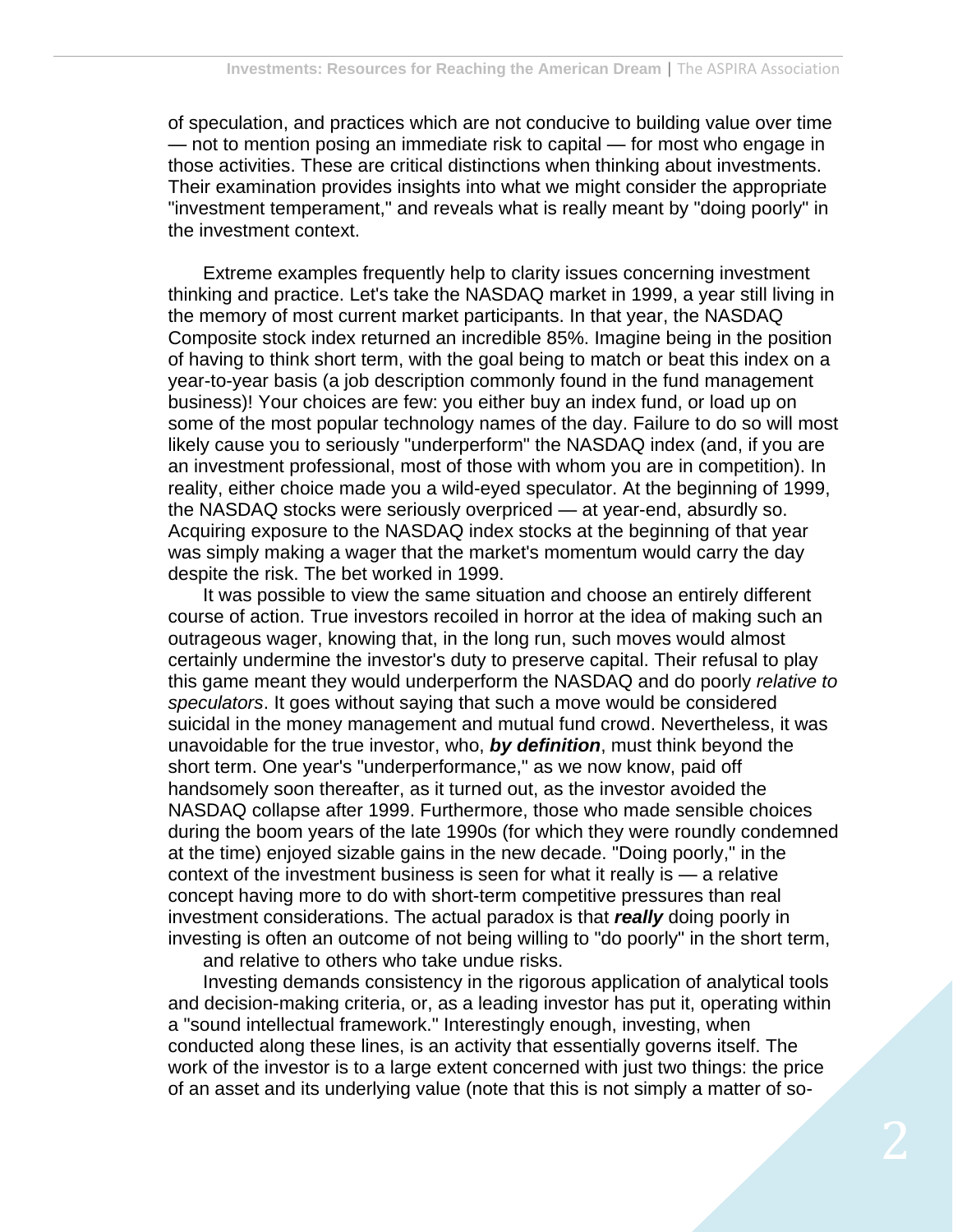called "growth" and "value" stocks or approaches). There are times when opportunities abound and the difficulty lies in selecting the best from among many alternatives. This cheerful type of environment is typically found during depressed markets, or during market aberrations, such as that which occurred during the late 1990s dot-com boom, when attention and money was focused on a few favorite companies and sectors, while a broad spectrum of securities was being ignored. In-between times are like Goldilocks' choice of porridge — neither hot nor cold. Opportunities are fewer, though not especially rare, and investment activity slows. Finally, there are times when investment opportunities are few and far between. Investors are seldom active during these periods; however, the financial markets are far from quiet — Wall Street is in the news, trading very heavy, and prices high and rising. At such times the temptation to speculate is greatest, middlemen and deal makers get rich, and dealing in securities seems an easy way to wealth.

For the investor who has consistently followed sound principles, wonderful things tend to happen during the latter frothy periods. Having built a portfolio at advantageous prices, whether during depressed markets or as individual



opportunities appeared from time to time, the investor can now reap the rewards. Security prices rise strongly. Credit tends to be plentiful, feeding merger and acquisition activity that may liquidate holdings advantageously. Solid business conditions and bright prospects lead companies to increase dividends or announce share buybacks. Having fewer opportunities to commit capital, the investor's cash reserves tend to rise, providing a cushion for the inevitable downturn to come, and firepower to use when favorable buying conditions return. The investor doesn't have to anticipate market moves or make predictions of any sort, and rapid turnover of portfolio holdings to capture expected price changes is unnecessary. The cycle is self-regulating, both enriching and protecting the investor during unruly periods, and providing the resources for advantageous moves during

favorable times — provided, of course, that principles are consistently applied with a long-term perspective. "Poor" short-term performance is not an issue.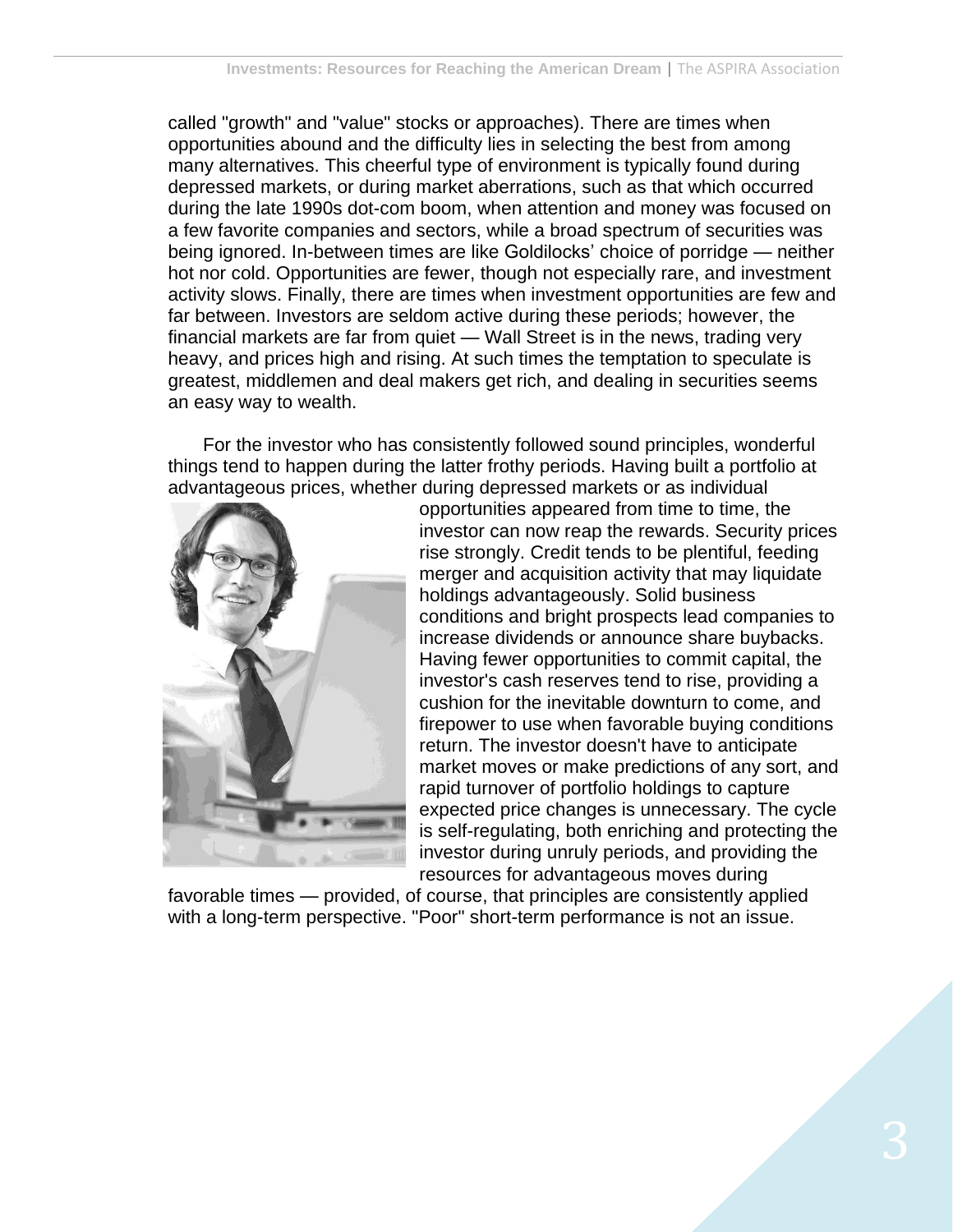### <span id="page-3-0"></span>**Module Objectives**

After completing this module you should be able to:

- Understand how to assess if your investment portfolio is performing the way you need it.
- Understand how to monitor assets allocation and diversification.
- Understand how to rebalance your allocations.
- Understand how to monitor the quality of your stocks and mutual funds.
- Recognize what indexes are and how to use them as indicators of your portfolio performance.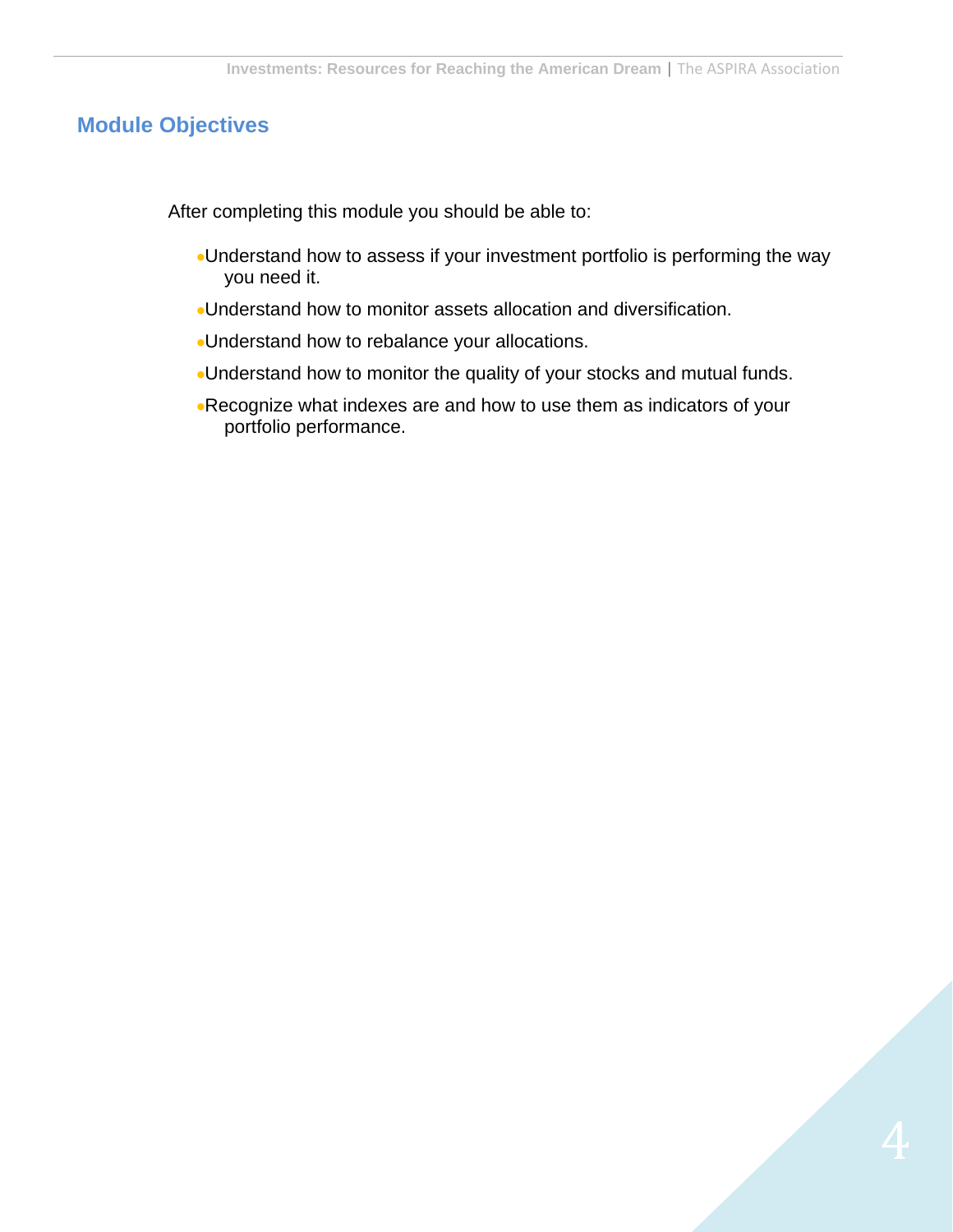# <span id="page-4-0"></span>**Recommended Time on Task by Lesson**

| Lesson<br>No. | <b>Lesson Title</b>                                                       | Time<br><b>Required</b>  |
|---------------|---------------------------------------------------------------------------|--------------------------|
| M6.1          | Introduction<br>Assessing the performance of your<br>investment portfolio | 20 minutes<br>40 minutes |
| M6.2          | Indexes                                                                   | 20 minutes               |

#### **Suggested Module Instructional Duration: 1.20 hours**

### <span id="page-4-1"></span>**About This Manual**

This manual contains the same information provided in the instructional manual that the participants will have during the workshop. For each section, we provide specific suggestions and resources selected to help you deliver the classroom instruction. These include teaching tips, questions to generate classroom discussion, and a module PowerPoint presentation. In addition every section or subject has additional reference materials which provide supplementary online instructional materials and resources. These were selected to provide the facilitator more information about the subject or materials which could be used to enhance the delivery of instruction.

### **Before the workshop session:**

- Before conducting the workshop, take time to familiarize yourself with the participant manual, exercises, additional learning resources, teaching tips and questions to generate discussion and PowerPoint presentation.
- For classroom use it is highly recommended to secure a flip chart, color markers, projector, and laptop. Familiarize with setting up the equipment and with its operation.

### **At the workshop:**

- Welcome the participants Ask participants to introduce themselves, and share what their expectations are for this program, and what they hope to get out of the seminar. Write these down on a flip chart as they share. (This activity will help participants get to know each other and feel more comfortable and give you an idea of what they are expecting from the session.)
- Review the objectives of the session and the agenda. If applicable, hand out materials to participants. Using the module PowerPoint presentation review the module objectives: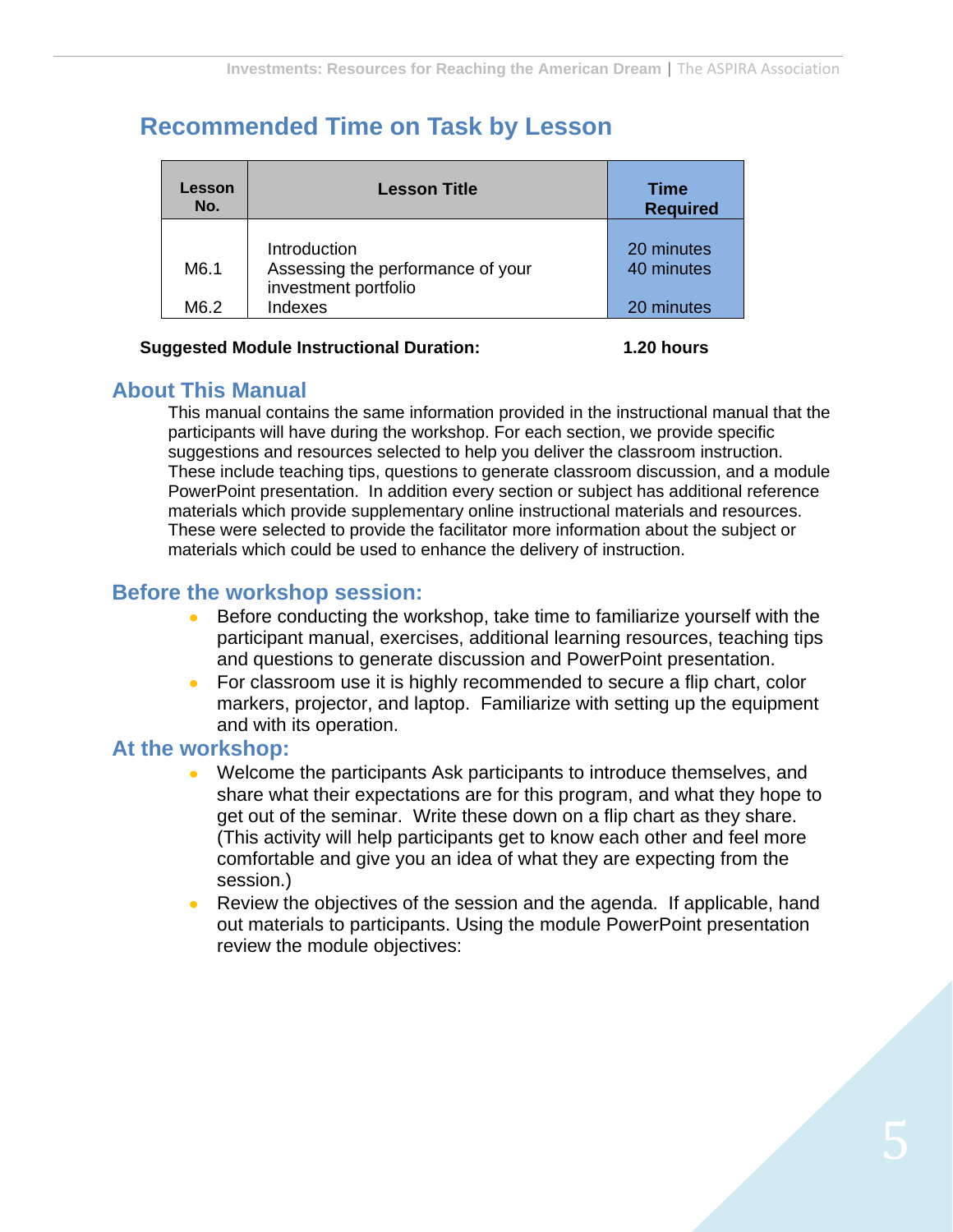

- Use this time to listen as well as to manage expectations as to what  $\bullet$ will be accomplished during the lesson. Let participants know that their specific personal situations may not be able to be addressed directly in the lesson but that the information should be valuable to them.
- Make sure to schedule breaks after 1.5 hours of instruction.  $\bullet$
- Encourage participants to ask questions; try to create an interactive- $\bullet$ participatory learning environment. If you do not have the answer to a question, be honest and say: "*I don't know the answer but I will research it for you".* Bring the answer next day and explain where and how you found the answer.
- Do not ask personal questions to participants which could potentially  $\bullet$ disclose personal or confidential financial information. It is strongly recommended to always use hypothetical scenarios.
- Always use a flip chart to write down key concepts At the end of the day, review the key learning concepts.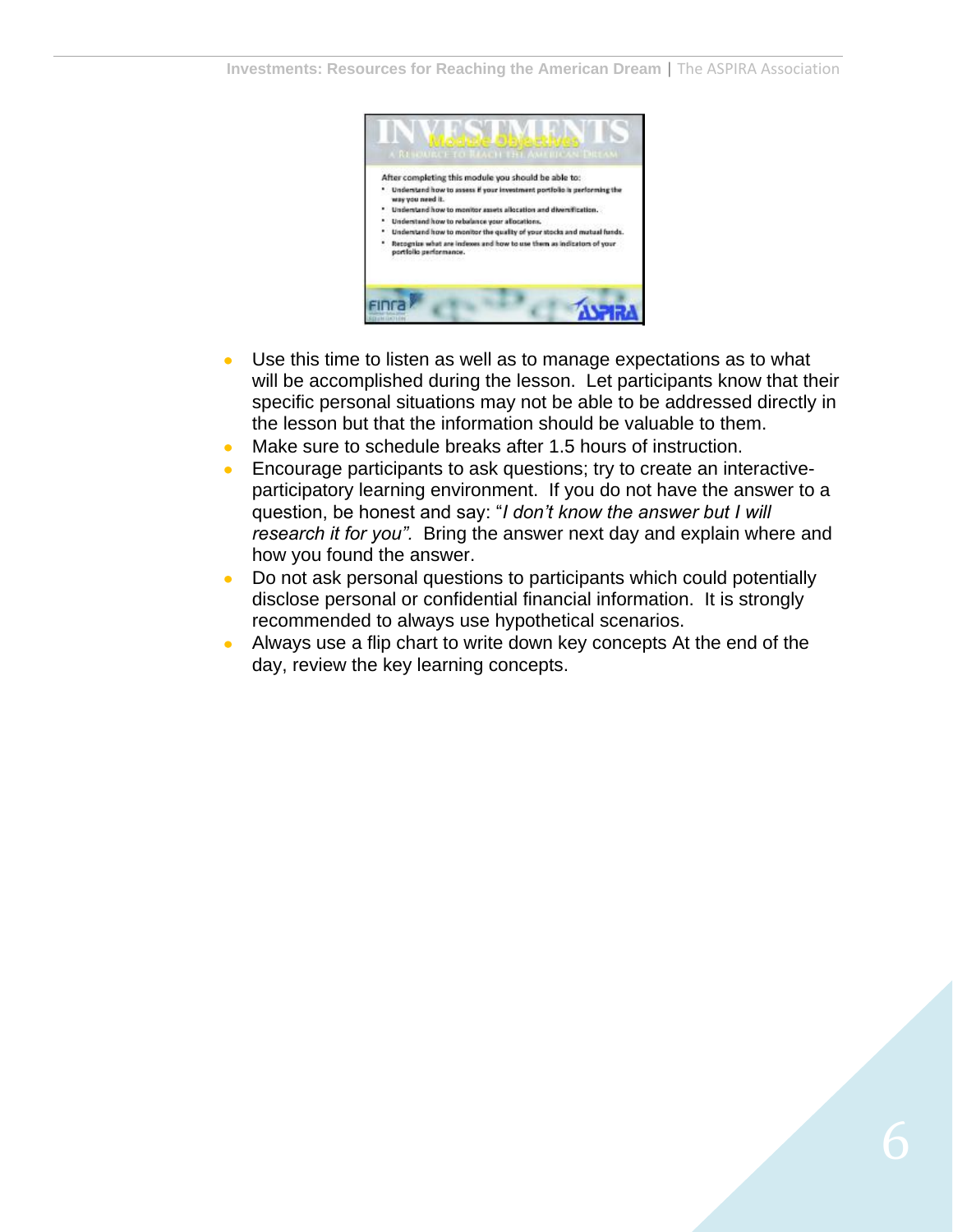## **Table of Contents**

| introduction: Monitoring Your Investments: Doing Well By Doing Poorly  1 |  |
|--------------------------------------------------------------------------|--|
|                                                                          |  |
|                                                                          |  |
|                                                                          |  |
|                                                                          |  |
|                                                                          |  |
|                                                                          |  |
|                                                                          |  |
| REBALANCING SMOOTHS OUT RETURNS AND KEEPS YOU CLOSER TO YOUR TARGET      |  |
|                                                                          |  |
| MONITOR THE QUALITY OF YOUR STOCKS AND MUTUAL FUNDS  15                  |  |
| Indexes: How Can They Help You Monitoring Your Portfolio Performance  16 |  |
|                                                                          |  |
|                                                                          |  |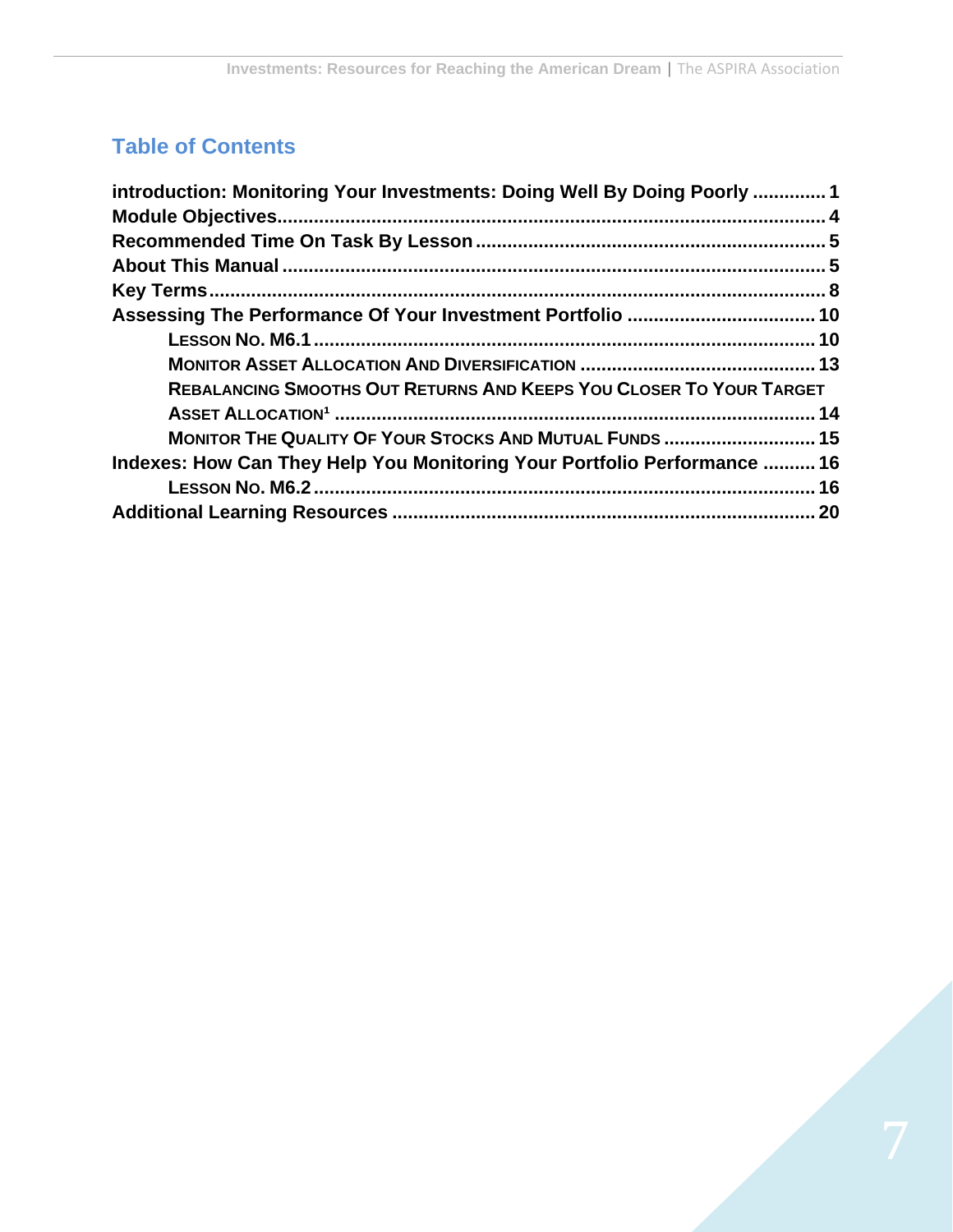## <span id="page-7-0"></span>**Key Terms**

- **Blue chip stock:** A blue chip stock is the description of the stock of well-established companies having stable earnings and no extensive liabilities. Most blue chip stocks pay regular dividends, even when business is faring worse than usual. They are valued by investors seeking relative safety and stability, though prices per share are usually high. Typically, such stocks are perceived to offer reliable returns, low yield, and low risk.
- **Domini 400:** KLD's Domini 400 Social Index (DS400) is a floatadjusted market capitalization weighted common stock-index modeled on the S&P 500® Index. The DS400 is the first benchmark for equity portfolios subject to multiple social screens. It is a widely recognized benchmark for measuring the impact of social screening on financial returns and the performance of socially screened portfolios.
- **Dow Jones Industrial Average (DJIA):** The DJIA is a measure of the relative price of 30 widely held stocks traded on the New York Stock Exchange. The value of the DJIA is determined by dividing the sum of the per share prices of the 30 stocks in the index by an adjusted denominator that accommodates for splits and changes in stock composition. Therefore the index values represent equal weighted calculations.
- **Index:** Statistical composite that measures changes in the economy or in financial markets, often expressed in percentage changes from a base year or from the previous month. Indexes measure the ups and downs of stock, bond, and some commodities markets, in terms of market prices and weighting of companies the index.
- **NASDAQ 100:** The NASDAQ 100 Index tracks the 100 largest stocks listed by the NASDAQ Composite Index. It is the most widely traded Exchange Traded Fund (ETF) in the world, with 91 million shares moving each day. The NASDAQ 100 is often treated as an index of "tech stocks" simply because its components are mostly new technology companies.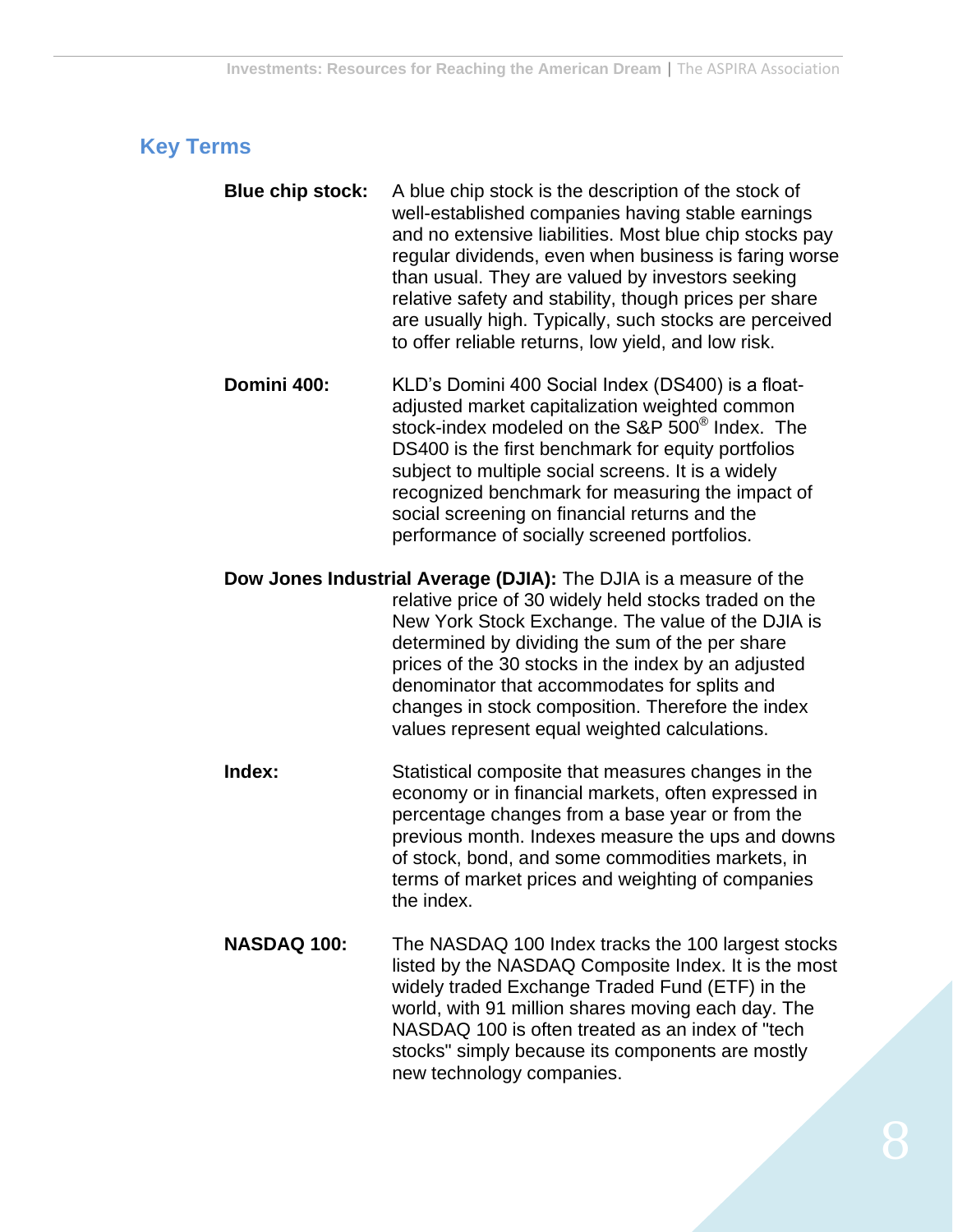- **Portfolio:** In finance, a portfolio is a collection of investments held by an institution or a private individual. Holding a portfolio is part of an investment and risk-limiting strategy called diversification. By owning several assets, certain types of risk (in particular specific risk) can be reduced. The assets in the portfolio could include stocks, bonds, options, warrants, gold certificates, real estate, futures contracts, production facilities, or any other item that is expected to retain its value.
- **Rebalancing:** Rebalancing is the process of reallocating the investment holdings in a portfolio in order to return the composition of the portfolio to its original investment mix by asset class, sub-asset class, sector, industry, etc.
- **Russell 2000**: The Russell Indexes (note that Russell uses "Indexes" rather than "Indices") are a set of stock indexes of listed U.S. companies. The main index is the Russell 3000 Index, which is divided into several sub-indexes. The list of stocks in the Russell 3000 is managed by the Russell Investment Group. Russell forms its indexes by listing all U.S. companies in descending order by market capitalization. The top 3,000 stocks (those of the 3,000 largest companies) make up the broad Russell 3000 Index.
- **S&P 500:** Considered to be a benchmark of the overall stock market. This index is comprised of 500 widely-held Blue Chip stocks representing industrial, transportation, utility and financial companies with a heavy emphasis in industrials.
- **Wilshire 5000:** The Wilshire 5000 total market index represents the broadest index for the U.S. equity market, measuring the performance of all U.S. headquartered equity securities with readily available price data. The index was originally named after the nearly 5,000 stocks it contained when it was first created, but it has grown to include over 6,500 issues (reflecting the growth in U.S. equity issues as a whole).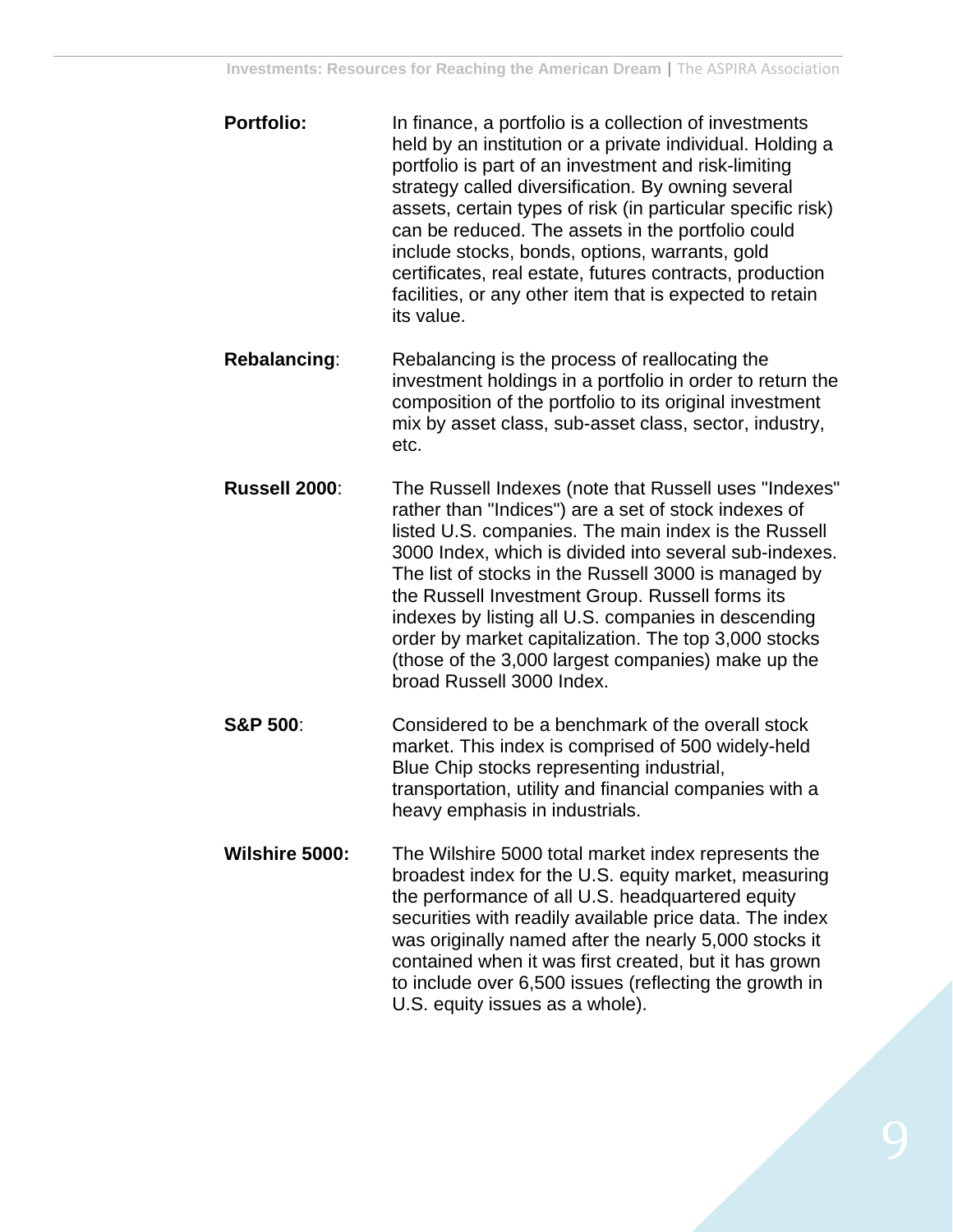# <span id="page-9-0"></span>**Assessing the Performance of Your Investment Portfolio**

<span id="page-9-1"></span>

| Lesson No. M6.1 |                                                                                                                                                                                                                                                                                                                                                                                                                                                                                                                                                                                                                              |                                                                                                                                                                                                                                                                                  |  |  |
|-----------------|------------------------------------------------------------------------------------------------------------------------------------------------------------------------------------------------------------------------------------------------------------------------------------------------------------------------------------------------------------------------------------------------------------------------------------------------------------------------------------------------------------------------------------------------------------------------------------------------------------------------------|----------------------------------------------------------------------------------------------------------------------------------------------------------------------------------------------------------------------------------------------------------------------------------|--|--|
|                 | <b>Lesson Objectives:</b><br>After completing this lesson participants should be able to:<br>Understand the fundamentals of how to assess their<br>investments portfolio<br>Recognize the importance of monitoring asset allocation and<br>diversification<br>Recognize how rebalancing can support the process of<br>adjusting allocations based on the performance of their<br>portfolio                                                                                                                                                                                                                                   |                                                                                                                                                                                                                                                                                  |  |  |
|                 | Time Required: 30 Minutes                                                                                                                                                                                                                                                                                                                                                                                                                                                                                                                                                                                                    |                                                                                                                                                                                                                                                                                  |  |  |
|                 | <b>Lesson Teaching Tips</b><br>Review the concepts of time horizon, risk level, allocation, and<br>diversification.                                                                                                                                                                                                                                                                                                                                                                                                                                                                                                          |                                                                                                                                                                                                                                                                                  |  |  |
|                 | <b>Questions to Generate Discussion</b><br>If investing is our vehicle for our journey to reach our financial<br>goals, how do we know we reached our destination?<br>How do we know if our investing strategy is helping us reach<br>our goals?                                                                                                                                                                                                                                                                                                                                                                             |                                                                                                                                                                                                                                                                                  |  |  |
|                 | <b>PowerPoint Slides Thumbnails</b><br>sessing the Perronnia<br>* The first step: define you goals and carefully select asset<br>allocation. Understand your risk tolerance.<br>* Next steps: Asset allocation and diversification are the<br>building blocks of your portfolio. Your target asset allocation<br>should be determined by your risk tolerance. While your<br>personal risk tolerance shouldn't change, the risk profile of<br>your portfolio (allocations) can and should change based on<br>movements in the market and individual securities. Monitor<br>the markets, make sure that you are meeting goals. | <b>Slide Notes</b><br>• Review first step, which<br>was presented on a<br>previous lesson.<br>Participants must asses<br>after a certain time how<br>their assets<br>accumulation is<br>progressing toward<br>reaching their goals;<br>• If they are not reaching<br>the desired |  |  |
|                 |                                                                                                                                                                                                                                                                                                                                                                                                                                                                                                                                                                                                                              | benchmarks, they will<br>need to rebalance their<br>portfolios.                                                                                                                                                                                                                  |  |  |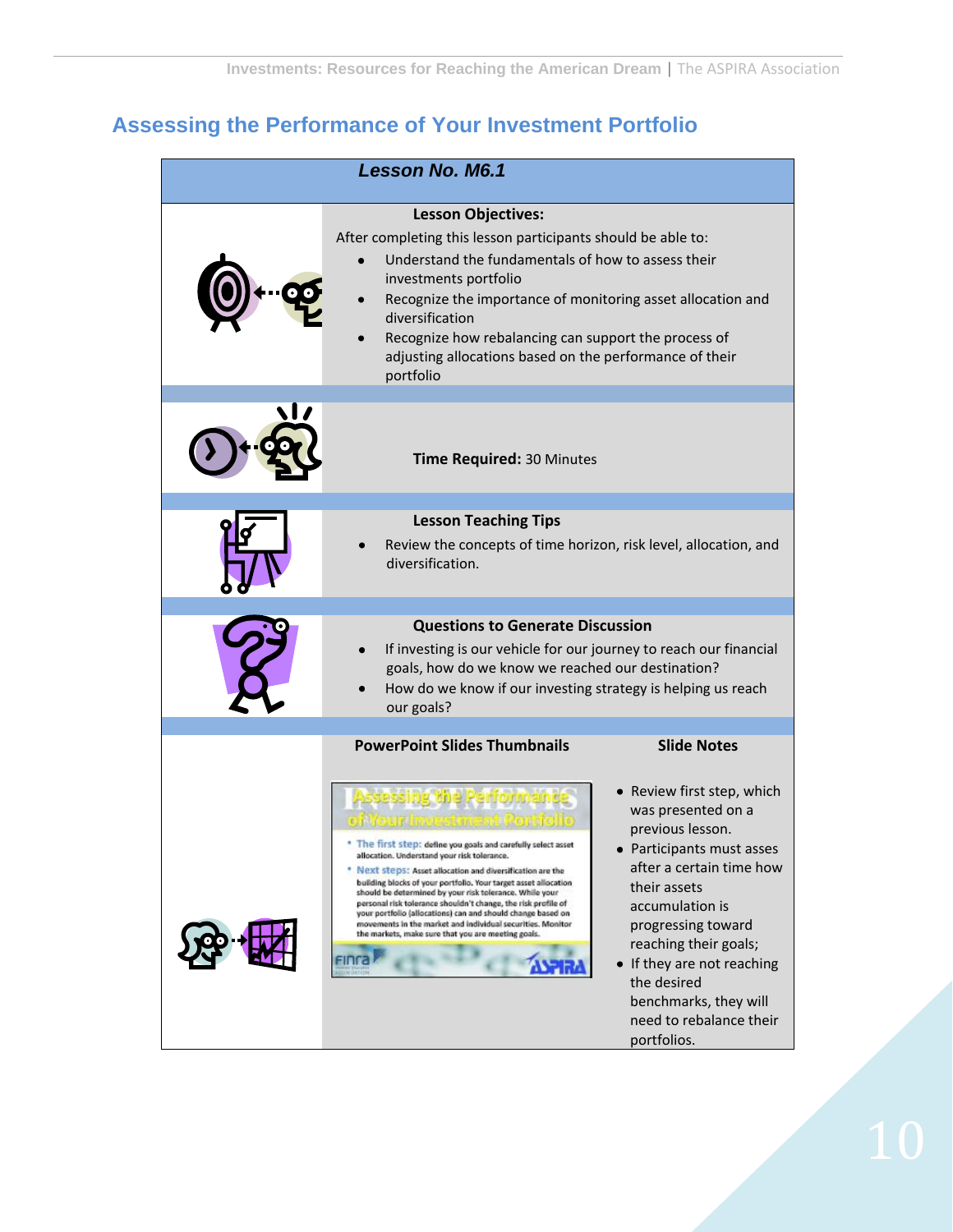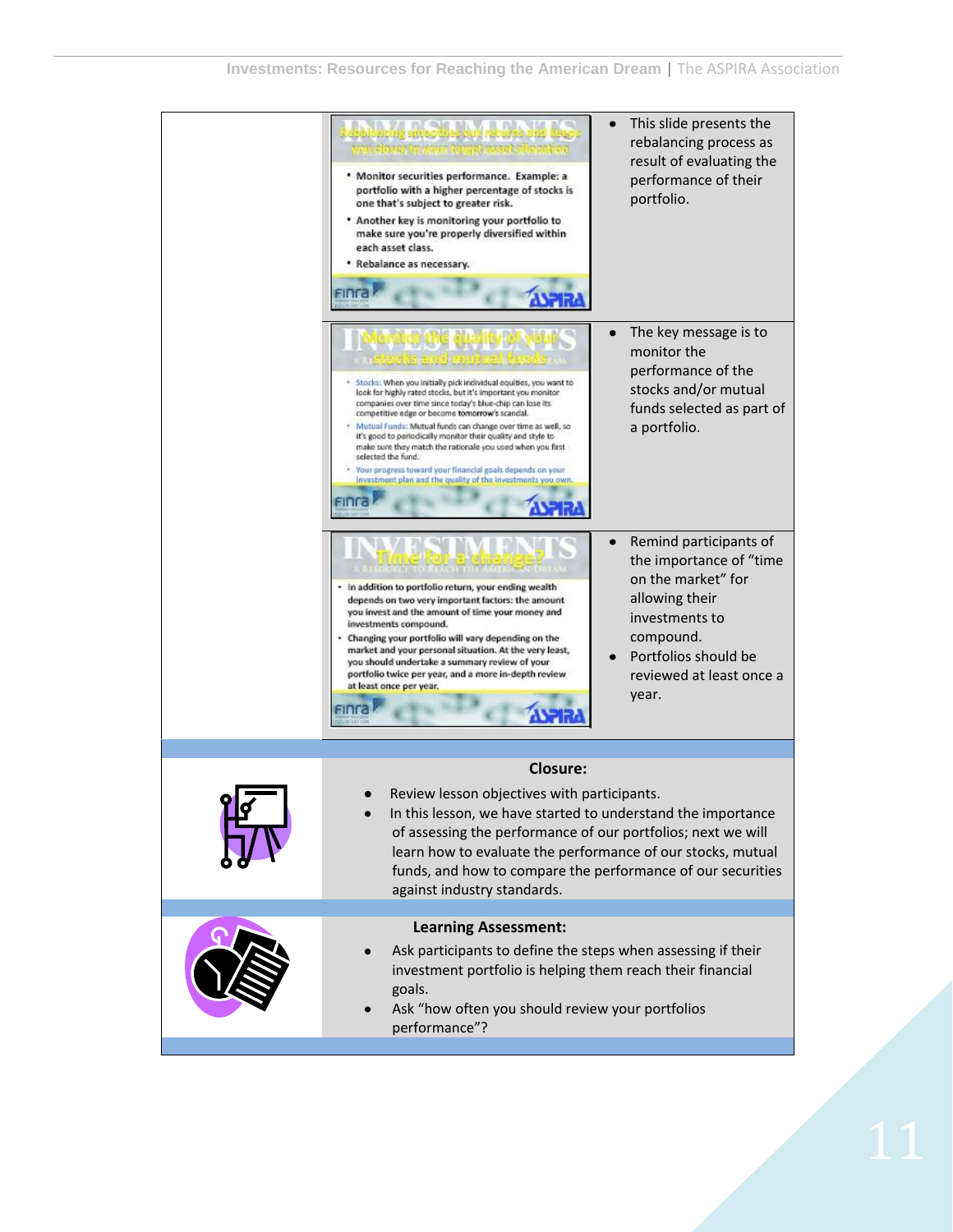| <b>Reference Materials</b>                                                                                                                                                                                                                                                                                                                                                                                                                                                                               |
|----------------------------------------------------------------------------------------------------------------------------------------------------------------------------------------------------------------------------------------------------------------------------------------------------------------------------------------------------------------------------------------------------------------------------------------------------------------------------------------------------------|
| USA Today Stock Meter: Stock Meter is designed to<br>help you decide whether a stock fits your investment<br>goals and risk tolerance. To do that, Stock Meter rates<br>each stock on a scale of 1 (a most conservative<br>investment) to 5 (a most aggressive investment).<br>Scores are based on up to six key indicators, including<br>the stock's price volatility and the company's past<br>financial performance. Visit:<br>http://www.usatoday.com/money/markets/2003-03-<br>20-stock-meter x.htm |
|                                                                                                                                                                                                                                                                                                                                                                                                                                                                                                          |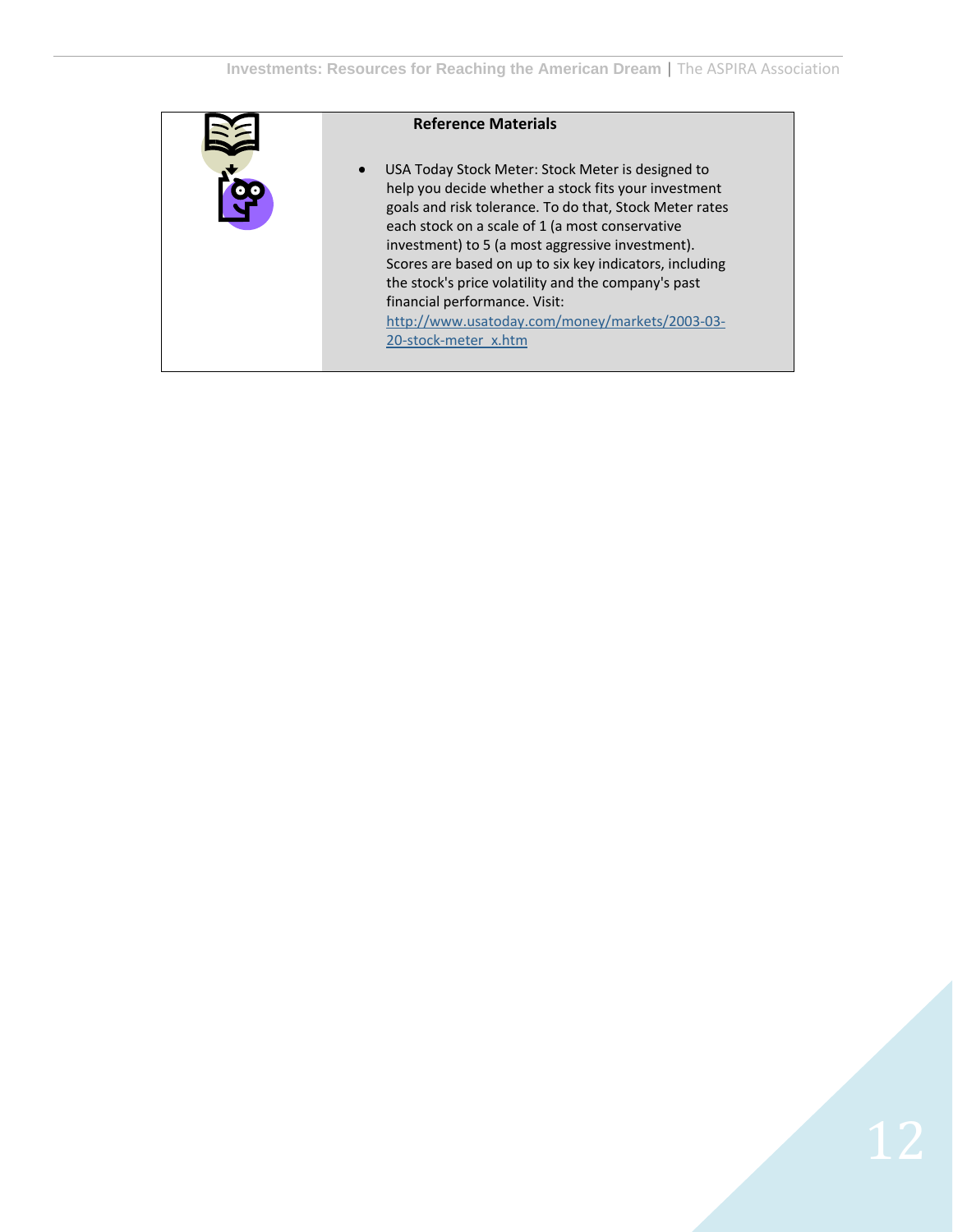Constructing your investment portfolio based on a carefully selected asset allocation plan is an important start to achieving your financial goals. But having



done so—even if you consider yourself a long-term investor with a sound plan you can't simply consider yourself "finished" and ignore your investments. You need a framework for monitoring and maintaining your portfolio.

Monitoring your portfolio is like a long sailing journey. Before embarking, you must chart a course to your final destination. This is akin to understanding

the goals and risk tolerance of your portfolio—you need to understand where you're going and the risks involved with getting there. With sailing, currents and wind patterns affect your speed and position, so periodic adjustments are necessary to stay the course. These forces of nature are similar to movements in the market that may take your portfolio off course.

### <span id="page-12-0"></span>**Monitor Asset Allocation and Diversification**

Asset allocation and diversification are the building blocks of your portfolio. Your target asset allocation should be determined by your risk tolerance. While your personal risk tolerance shouldn't change, the risk profile of your portfolio can and will change based on movements in the market and individual securities. You need to ensure the risk profile you originally chose is consistently reflected in your portfolio, which you can do by rebalancing back to your target asset allocation.

Portfolios that are not rebalanced can be much more volatile over time than portfolios that are periodically rebalanced. Schwab (one of the nation's largest financial services providers of securities, brokerage, wealth management, and related financial and investment services) looked at two portfolios invested in 60% stocks and 40% bonds 25 years ago. The first portfolio was never rebalanced, while the second was rebalanced back to 60% stocks at the beginning of each year.

At the end of 2003, the ending dollar value of the two portfolios was less than 4% apart. However, when we looked at what each investor experienced during those 25 years, we found the range of annual returns varied dramatically. The first portfolio ended up with a final allocation of nearly 80% stocks, and the difference between the highest and lowest annual return was 25% wider than the rebalanced portfolio.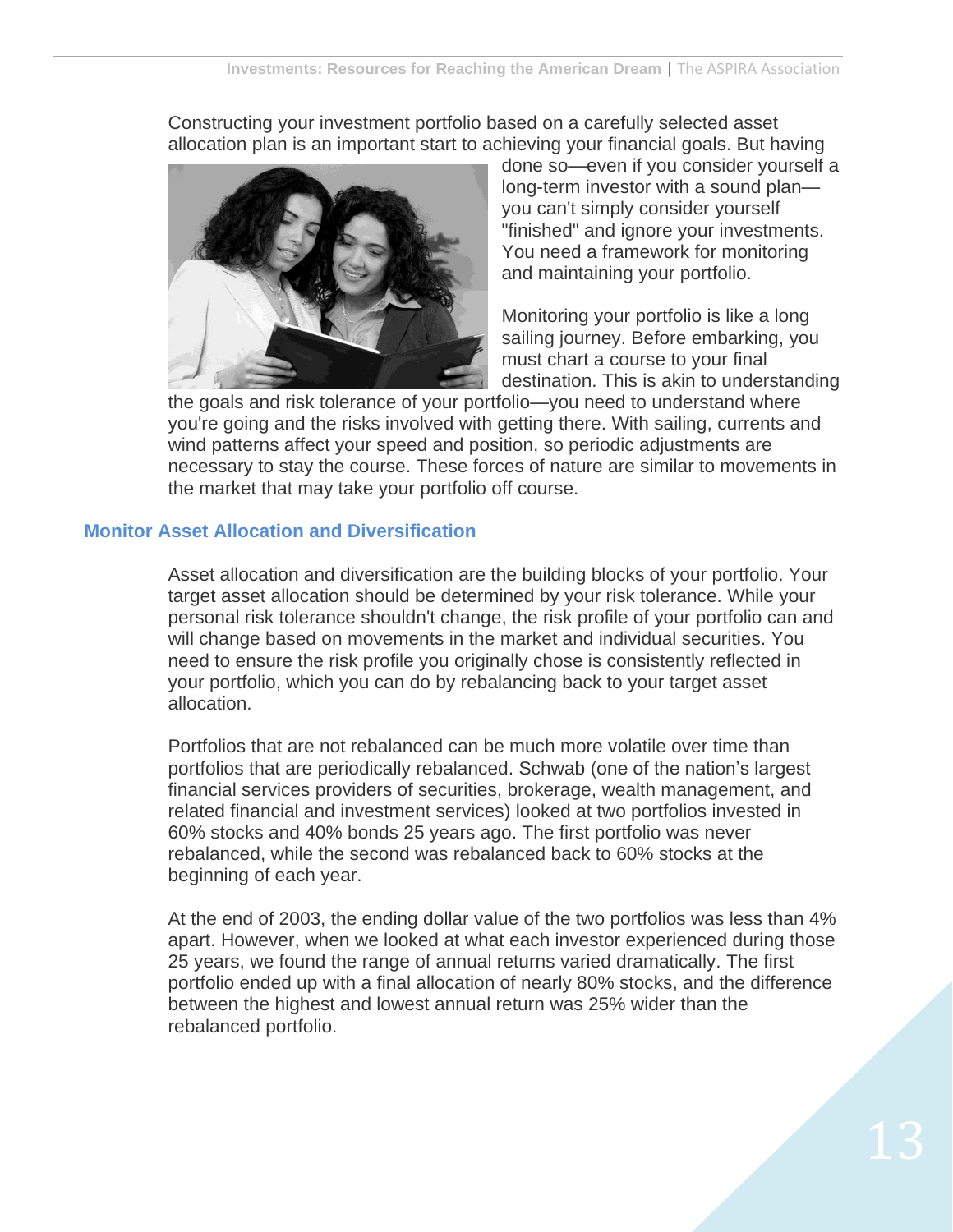### <span id="page-13-0"></span>**Rebalancing Smoothes Out Returns And Keeps You Closer to Your Target Asset Allocation<sup>1</sup>**



A portfolio with a higher percentage of stocks is one that's subject to greater risk. Unfortunately, many investors only realize their portfolio has taken on more risk when the market starts to retreat, and they end up making poorly timed decisions—the opposite of the mantra, "buy low, sell high."

Another key is monitoring your portfolio to make sure you're properly diversified within each asset class. Make sure no security, style; sector or industry within a particular asset class has grown unduly large, thereby throwing off the risk and return characteristics of the asset class—which then impacts your overall plan.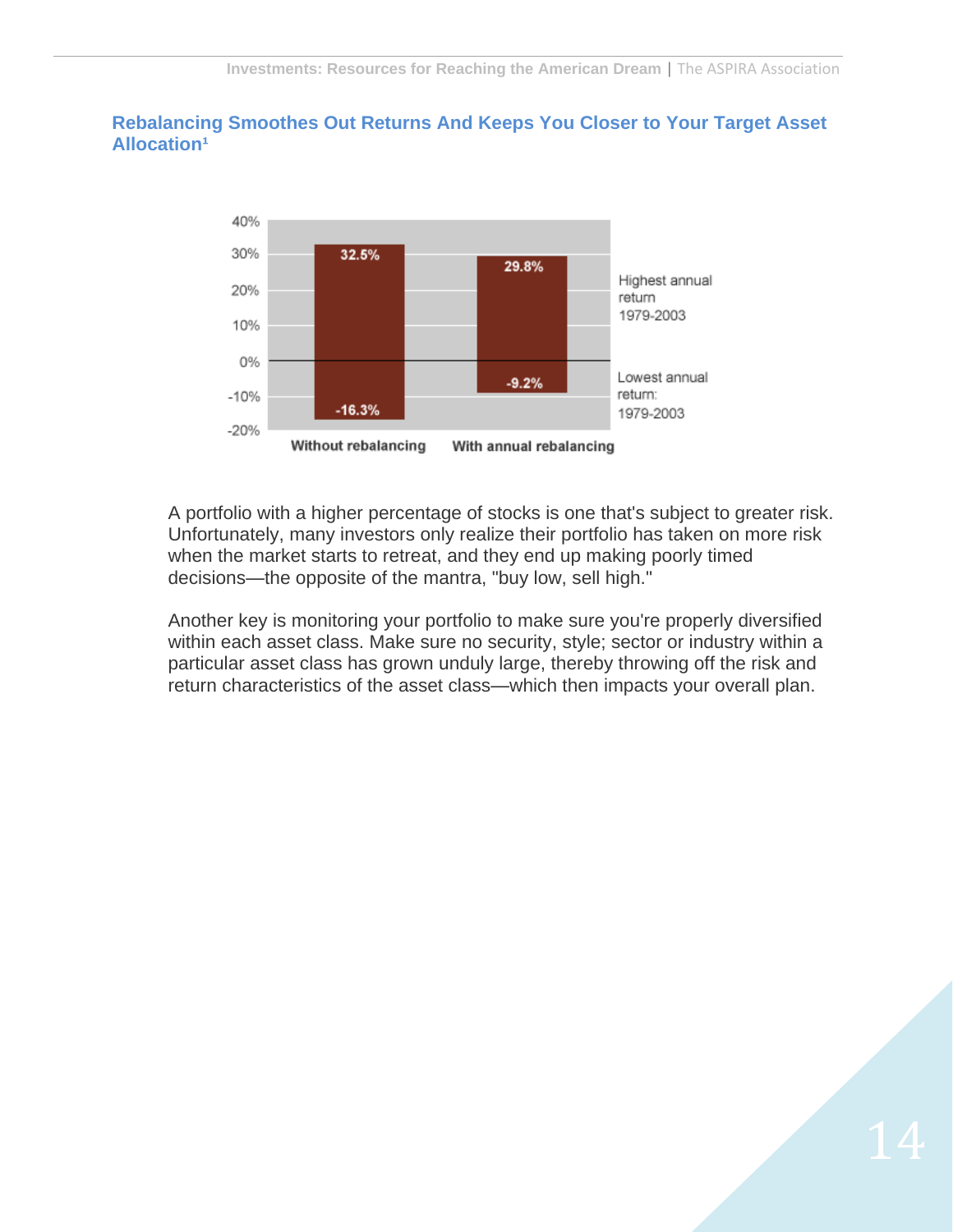### <span id="page-14-0"></span>**Monitor the Quality of Your Stocks and Mutual Funds**

Companies change over time; a scan of the headlines shows how quickly it can happen. When you initially pick individual equities, you want to look for highly



rated stocks, but it's important you monitor companies over time since today's blue chip can lose its competitive edge or become tomorrow's scandal. Mutual funds can change over time as well, so it's good to periodically

monitor their quality and style to make sure they match the rationale you used when you first selected the fund. Your progress toward your financial goals depends on your investment plan and the

quality of the investments you own, since they impact the return your portfolio generates.

#### **Time for a change?**

In addition to portfolio return, your ending wealth depends on two very important factors: the amount you save and the amount of time your money and investments compound. You may need to make midcourse corrections to keep your goals within reach. Just as it's impossible to sail in a straight line without some tacking, your portfolio occasionally requires small adjustments to get back on course. When you actually make changes to your portfolio will vary depending on the market and your personal situation. At the very least, you should undertake a summary review of your portfolio twice per year, and a more indepth review at least once per year. And if you primarily invest in stocks, you may want to check more frequently for news items that may dramatically impact a company.

#### **Don't wait to act**

 $\overline{a}$ 

The reason why you monitor—and if necessary, change—your portfolio is to meet your long-term investment goals. You should be informed about your investments and what's going on the markets and world at large so you can take corrective action before it's too late. Sadly, we often see investors who need help but have limited time to make the necessary changes to their portfolios, which can affect their ultimate wealth<sup>2</sup>.

<sup>2</sup> Source: Smart ways to monitor your portfolio Bryan Olson, CFA Vice President, Head of Portfolio Consulting, Charles Schwab & Co., Inc.: [http://www.schwab.com/public/schwab/research\\_strategies/market\\_insight/investing\\_strategies/portfol](http://www.schwab.com/public/schwab/research_strategies/market_insight/investing_strategies/portfolio_planning/smart_ways_to_monitor_your_portfolio.html) [io\\_planning/smart\\_ways\\_to\\_monitor\\_your\\_portfolio.html](http://www.schwab.com/public/schwab/research_strategies/market_insight/investing_strategies/portfolio_planning/smart_ways_to_monitor_your_portfolio.html)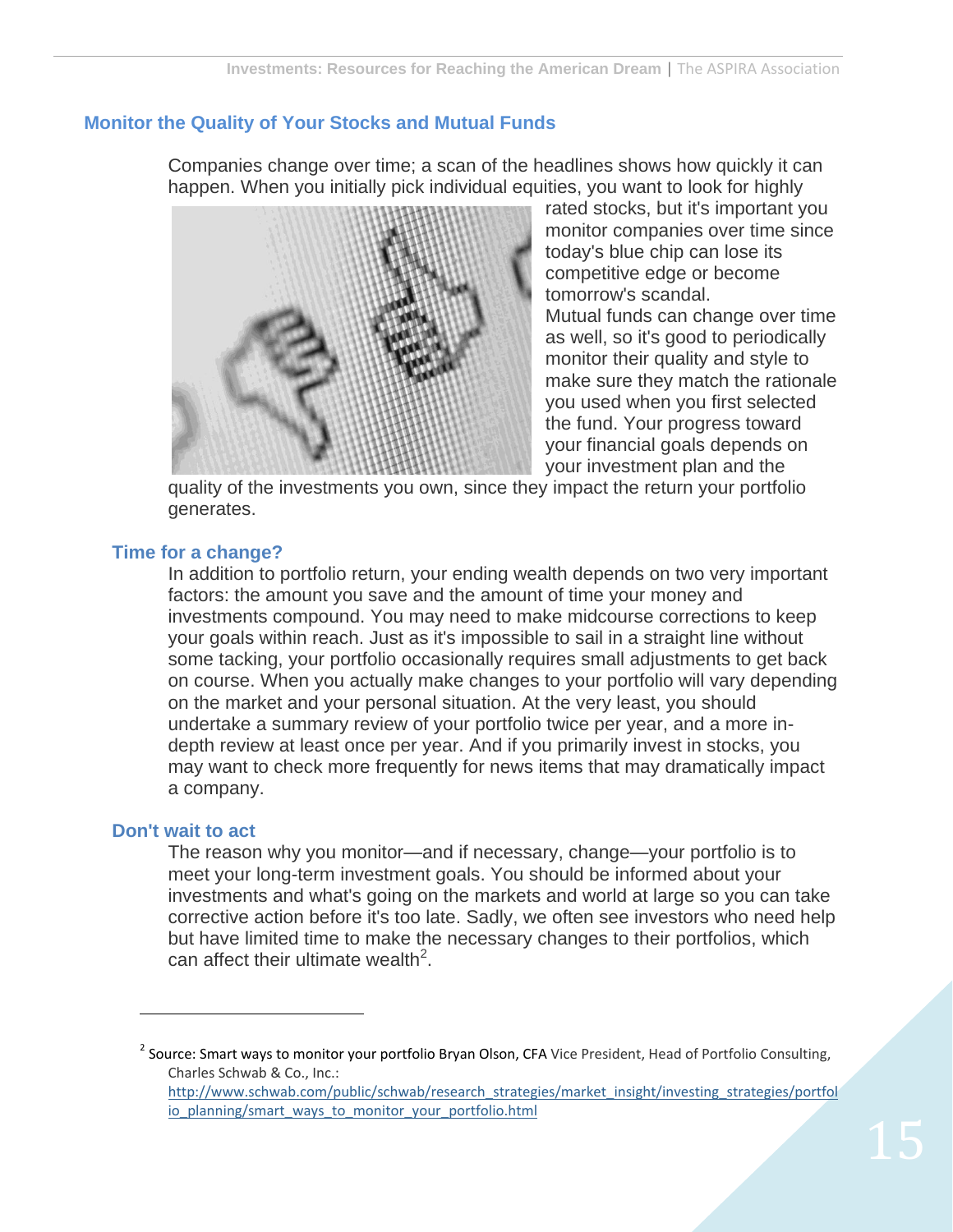# <span id="page-15-0"></span>**Indexes: How Can They Help You Monitoring Your Portfolio Performance**

<span id="page-15-1"></span>

| <b>Lesson No. M6.2</b> |                                                                                                                                                                                                                                                                                                                                                                                                                                                                   |                                                                                                      |  |  |
|------------------------|-------------------------------------------------------------------------------------------------------------------------------------------------------------------------------------------------------------------------------------------------------------------------------------------------------------------------------------------------------------------------------------------------------------------------------------------------------------------|------------------------------------------------------------------------------------------------------|--|--|
|                        | <b>Lesson Objectives:</b><br>After completing this lesson participants should be able to:<br>Understand what indices are<br>Understand how indices can help monitor portfolio<br>performance                                                                                                                                                                                                                                                                      |                                                                                                      |  |  |
|                        | Time Required: 30 Minutes                                                                                                                                                                                                                                                                                                                                                                                                                                         |                                                                                                      |  |  |
|                        | <b>Lesson Teaching Tips</b>                                                                                                                                                                                                                                                                                                                                                                                                                                       |                                                                                                      |  |  |
|                        | Participants must be reminded of their financial goals and the<br>time-frame for each of the goals and how these relate to the<br>need to generate financial resources to support them.<br>If you have Internet access in the classroom, we suggest you<br>visit FINRA Market Data Web site:<br>http://cxa.marketwatch.com/finra/MarketData/Default.aspx<br>Bring the newspaper business section and use the stock<br>market section to discuss indexes.          |                                                                                                      |  |  |
|                        | <b>Questions to Generate Discussion</b>                                                                                                                                                                                                                                                                                                                                                                                                                           |                                                                                                      |  |  |
|                        | How do we know how our stocks are performing?<br>Who can define what a benchmark is <sup>3</sup> ?<br>What are indexes?                                                                                                                                                                                                                                                                                                                                           |                                                                                                      |  |  |
|                        | <b>PowerPoint Slides Thumbnails</b>                                                                                                                                                                                                                                                                                                                                                                                                                               | <b>Slide Notes</b>                                                                                   |  |  |
|                        | <b>MONTRONIO IO PERIODERE</b><br>An index is a statistical indicator<br>providing a representation of the<br>value of the securities which<br>constitute it. Indices often serve as<br>barometers for a given market or<br>industry and benchmarks against<br>which financial or economic<br>performance is measured.<br>How do you measure the relative<br>performance of your portfolio? You<br>compare your portfolio performance<br>against an index.<br>anns | • Present the definition of<br>index.<br>• The next slides will<br>present the different<br>indexes. |  |  |

 $\overline{\phantom{a}}$ 

 $3$  A performance comparator used to determine the relative rate of increase/decrease in a market or security. A benchmark is often a target against which investment performance is measured.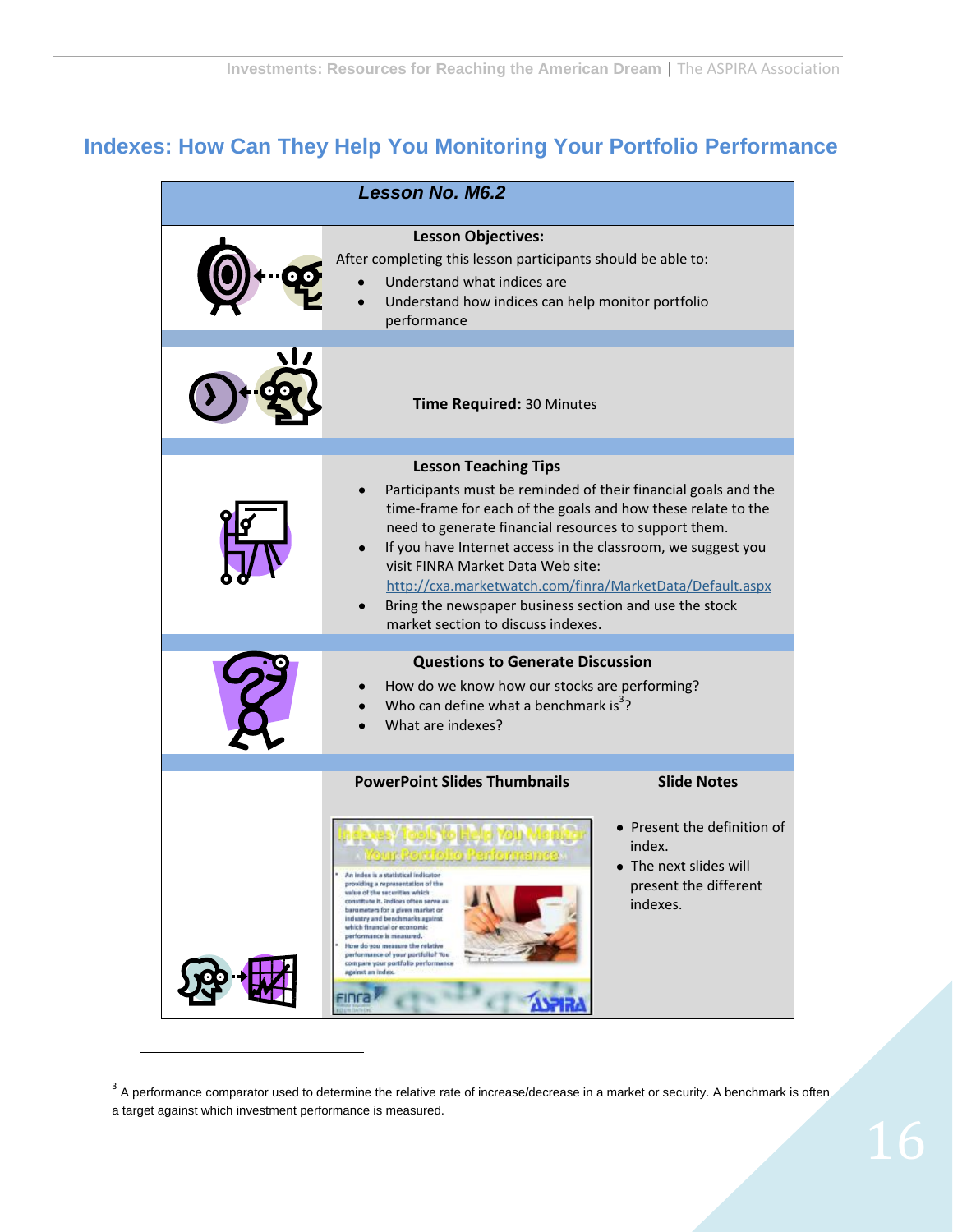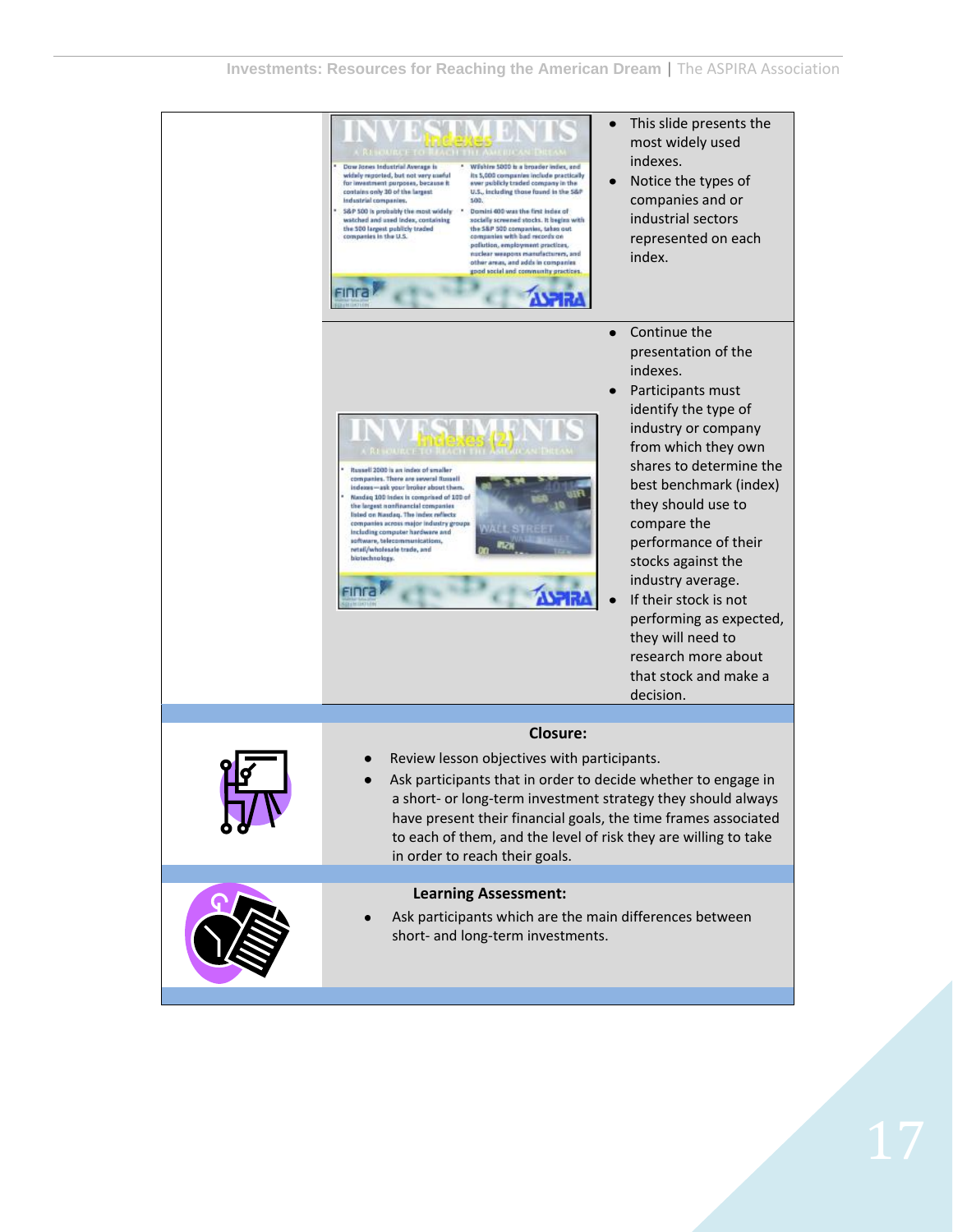

How do you measure the relative performance of your portfolio? You compare



your portfolio to an index, which is a statistical measure of change in a certain segment of the securities market. Think of an index as a portfolio that represents a whole market (say, the U.S. stock market) or a portion of a market. Changes in indexes show the percentage change (positive or negative) in a market. If you compare the percentage change in the value of your portfolio against the percentage change of an index, you can evaluate the performance of your portfolio.

For example, you may think you're doing well if your portfolio is up 10%. But if the indexes you have chosen for comparison are up by 20%, something is wrong. There are many indexes to compare your portfolios

returns with. (You can actually invest in funds representing most of those indexes.) There may be as many as 600 indexes, although it's impossible to know for sure, because there is no central listing, new ones are often being created, and some institutions create custom indexes for their clients. But there are less than a dozen that you need to become familiar with. Here are some indexes you can ask your investment advisor about:

- **Dow Jones Industrial Average** is widely reported, but not very useful for investment purposes because it contains only 30 of the largest industrial companies (and a few service companies).
- **S&P 500** is probably the most widely watched and used index, containing the 500 largest publicly traded companies in the U.S.
- **Wilshire 5000** is a broader index, and its 5,000 companies include practically every publicly traded company in the U.S., including those found in the S&P 500.
- **Domini 400** was the first index of socially screened stocks. It begins with the S&P 500 companies, takes out companies with bad records on pollution, employment practices, nuclear weapons manufacturers, and other areas, and adds in companies with particularly good social and community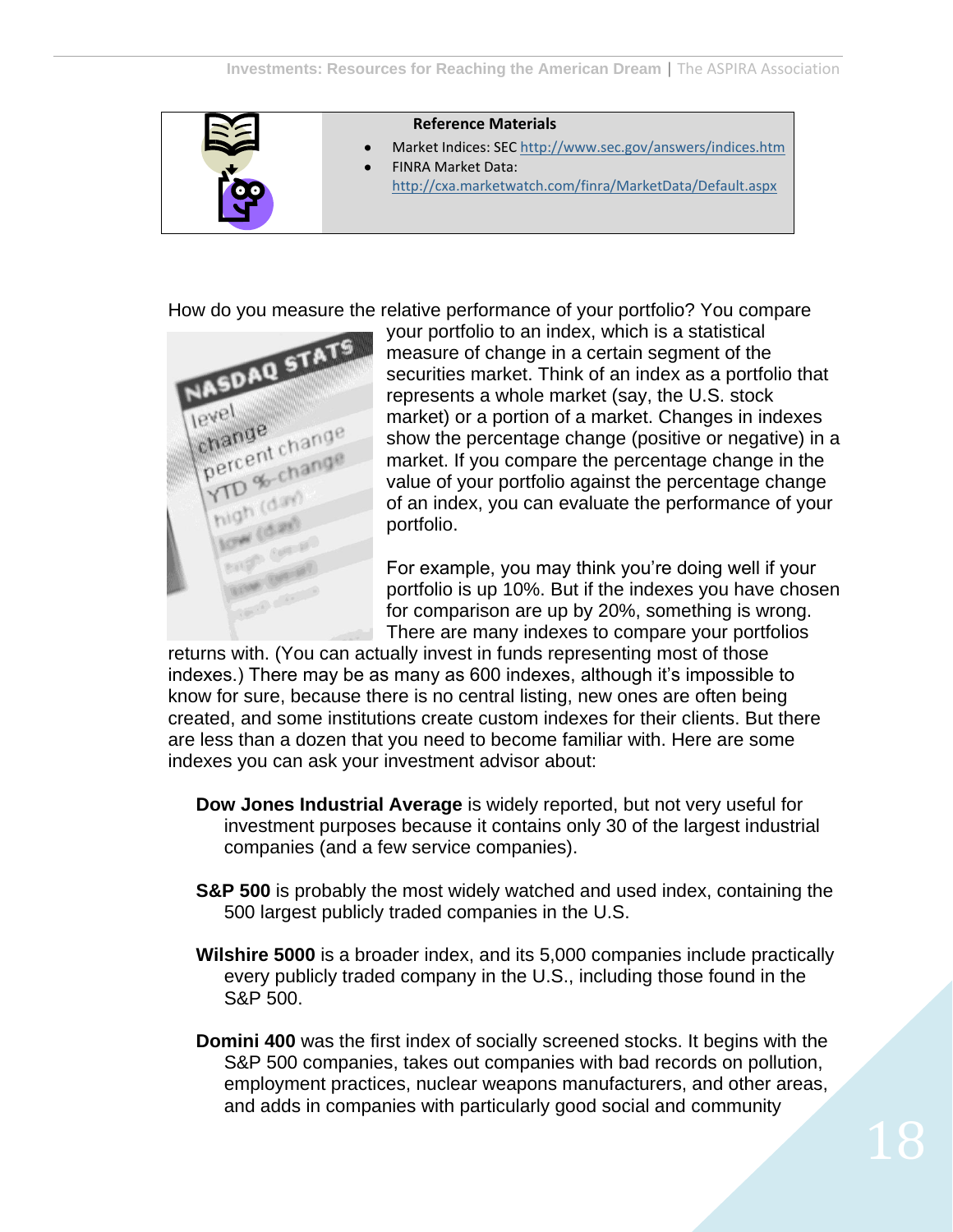practices. It generally matches up very well—and often beats—the S&P 500.

- **Russell 2000** is an index of smaller companies. There are several Russell indexes—ask your broker about them.
- **NASDAQ 100 Index** is comprised of 100 of the largest nonfinancial companies listed on NASDAQ. The index reflects companies across major industry groups including computer hardware and software, telecommunications, retail/wholesale trade, and biotechnology. For example, it contains Microsoft, Dell, and Starbucks. It does not contain financial companies, including investment companies.<sup>4</sup>

 $\overline{a}$ 

<sup>4</sup> Source: Building Native Communities: